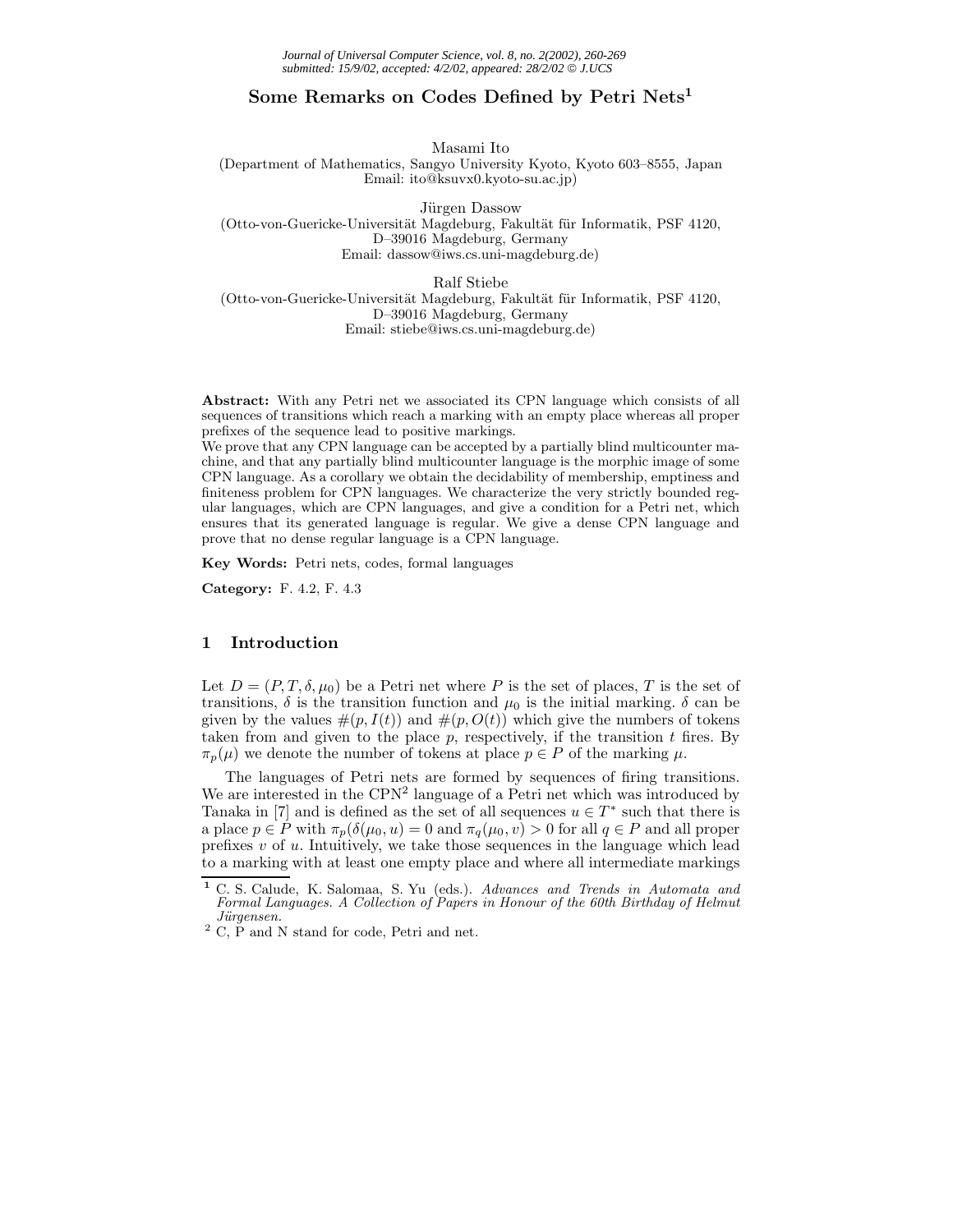have no empty places. By  $\mathcal{L}(D)$  we denote the CPN language generated by D. By *CPN* we denote the family of all CPN languages generated by Petri nets.

CPN languages are of interest because they are prefix codes. This follows from the fact that we take sequences where an empty place occurs for the first time.

In [7] and [4] CPN languages have been investigated with respect to properties which are of interest from the point of coding theory. For instance, if  $C<sup>n</sup>$  with  $n \geq 2$  is a finite maximal prefix code and a CPN language, then this holds for any  $C^k$  with  $1 \leq k \leq n$ , too, and C is a full uniform code.

In this paper, we study relations of the language family *CPN* to other (classical) language families. In [4] it was shown that

- **–** *CPN* is a proper subclass of the family of context-sensitive languages,
- **–** *CPN* contains non-context-free languages, and
- **–** there are finite languages which do not belong to *CPN* .

From this we obtain that *CPN* is incomparable with the families of regular and context-free languages, respectively.

We improve the upper bound by showing that *CPN* is a proper subclass of the family  $PBLIND(n)$  of languages accepted by quasirealtime blind multicounter machines. As a corollary we obtain the decidability of membership, emptiness and finiteness problems for CPN languages. On the other hand, we can also characterize  $PBLIND(n)$  by means of CPN languages.

Furthermore, we study in more detail the relation to regular languages. For a special class of regular languages, the so-called very strictly bounded languages, we give a characterization of the CPN languages. Furthermore, we give a condition which ensures that the generated language of a Petri net is regular.

Finally, we show that *CPN* contains dense languages, but no regular dense languages, where density of  $L \subseteq T^*$  is defined as the property that, for any  $u \in T^*$ , there are words x and y with  $xuy \in L$ .

We assume that the reader is familiar with the basic concepts of formal language theory (see  $[6]$ ) and Petri nets (see  $[5]$ ). We recall here some notations.

A deterministic finite automaton is specified as a quintuple  $\mathcal{A} = (Z, X, z_0, F, \delta)$ where X is the input alphabet, Z is the set of states,  $z_0$  is the initial state, F is the set of accepting states and  $\delta : Z \times X \to Z$  is the transition function.  $T(A)$  denotes the set of words accepted by A. By REG we denote the family of regular languages (i.e., the family of languages acceptable by deterministic finite automata.

Partially blind counter machines, introduced by Greibach [2], are one-way multicounter machines where zero tests of the counters is not possible during a computation, but where a computation fails whenever a counter is below zero. Formally, a *partially blind k-counter machine* is a construct  $\mathcal{A} = (Z, X, z_0, F, \delta)$ , where Z, X,  $z_0$  and F are defined as for a finite automaton and  $\delta \subset Z \times (X \cup$  $\{\lambda\} \times Z \times \mathbb{Z}^k$  is a finite transition relation. An *instantaneous description* (ID) of  $\mathcal A$  is a  $(k+2)$ -tuple  $(z, w, n_1,\ldots,n_k)$  with  $z \in Z, w \in X^*$  and  $n_1,\ldots,n_k \in \mathbb N$ . If  $(z, a, z', m_1, \ldots, m_k) \in \delta$ ,  $(z, aw, n_1, \ldots, n_k)$  is an ID and  $n_i + m_i \geq 0$  for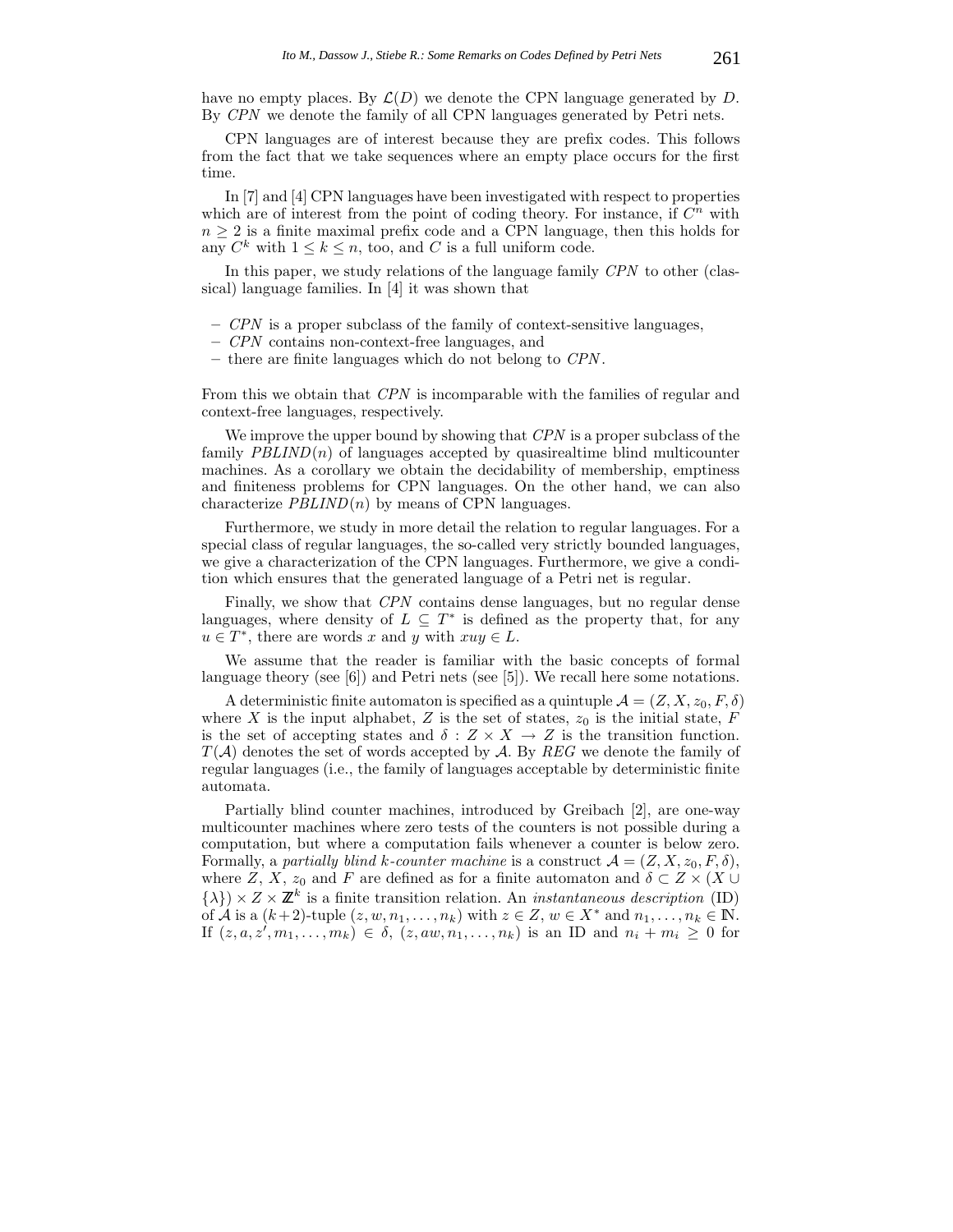$1 \leq i \leq k$ , then we write  $(z, aw, n_1, \ldots, n_k) \vdash (z', w, n_1 + m_1, \ldots, n_k + m_k)$ . This changing of the ID is called a *step*. Moreover, if  $a = \lambda$ , the step is called an  $\lambda$ *step.* A is called quasirealtime of delay d if  $(z, \lambda, n_1, \ldots, n_k) \vdash^{r} (z', \lambda, n'_1, \ldots, n'_k)$ implies  $r \leq d$ . The language accepted by A is

 $L(\mathcal{A}) = \{w \in X^* \mid (z_0, w, 0, \ldots, 0) \vdash^* (q, \lambda, 0, \ldots, 0), \text{ for some } q \in F\},\$ 

where  $\vdash^*$  is the transitive and reflexive closure of  $\vdash$ . The family of languages accepted by (quasirealtime) partially blind counter machines is denoted by *PBLIND*  $(PBLIND(n)).$ 

For an *n*-dimensional vector  $\mu = (a_1, a_2, \ldots, a_n)$ , we set  $|\mu| = \sum_{i=1}^n a_i$ . If  $\mu$ is a marking of a Petri net, then  $|\mu|$  is the total number of tokens in the net.

### **2 CPN Languages and Partially Blind Counter Machines**

Greibach  $[2]$  gave a characterization of  $PBLIND(n)$  by means of a class of Petri net languages. More specifically, a *Petri net machine* is a quintuple  $A =$  $(P, T, \delta, \mu_0, F)$ , where  $(P, T, \delta, \mu_0)$  is a Petri net and  $F \subseteq P$  is a set of accepting places. The computation sequence set (CSS language) accepted by  $A$  consists of all transition sequences that transform  $\mu_0$  to a marking  $\mu$  with  $\pi_q(\mu) = 1$ , for some  $q \in F$ , and  $\pi_p(\mu) = 0$ , for  $p \neq q$ . The family of CSS languages accepted by Petri net machines is denoted by *CSS*.

**Lemma 1 (Greibach [2]).** *1. CSS*  $\subset$  *PBLIND* $(n)$ *.* 

2. Any language in PBLIND(n) is the projection of a language in CSS. <sup>3</sup>  $\Box$ 

In what follows, we will relate CPN and CSS languages, and thus the families *CPN* and *PBLIND*(n).

**Lemma 2.** *For any*  $L \in CSS, L \subseteq T^*$ , *the language*  $L\$ *,*  $\oint \oint T$ *, is in CPN*.

*Proof.* Consider a Petri net machine  $\mathcal{M} = (P, T, \delta, \mu_0, F)$ . We construct the Petri net  $D = (P \cup \{sum, run\}, T' \cup \{e\}, \delta', \mu'_0),$  where

- $sum, run \notin P$  are additional positions,
- $T'$  is a disjoint copy of T, the copy of  $t \in T$  is denoted by  $t', e \notin T \cup T'$  is an additional transition,
- $\pi_p(\mu_0') = 2\pi_p(\mu_0) + 1$ , for  $p \in P$ ,  $\pi_{sum}(\mu'_0) = 2 \sum_{p \in P \backslash F} \pi_p(\mu_0) + \sum_{p \in F} \pi_p(\mu_0) + 1,$  $\pi_{end} = 2$

<sup>&</sup>lt;sup>3</sup> A projection is a morphism mapping a letter to a letter. In [2], the projection is already included in the definition of the CSS language. Therefore, the result looks somewhat different here.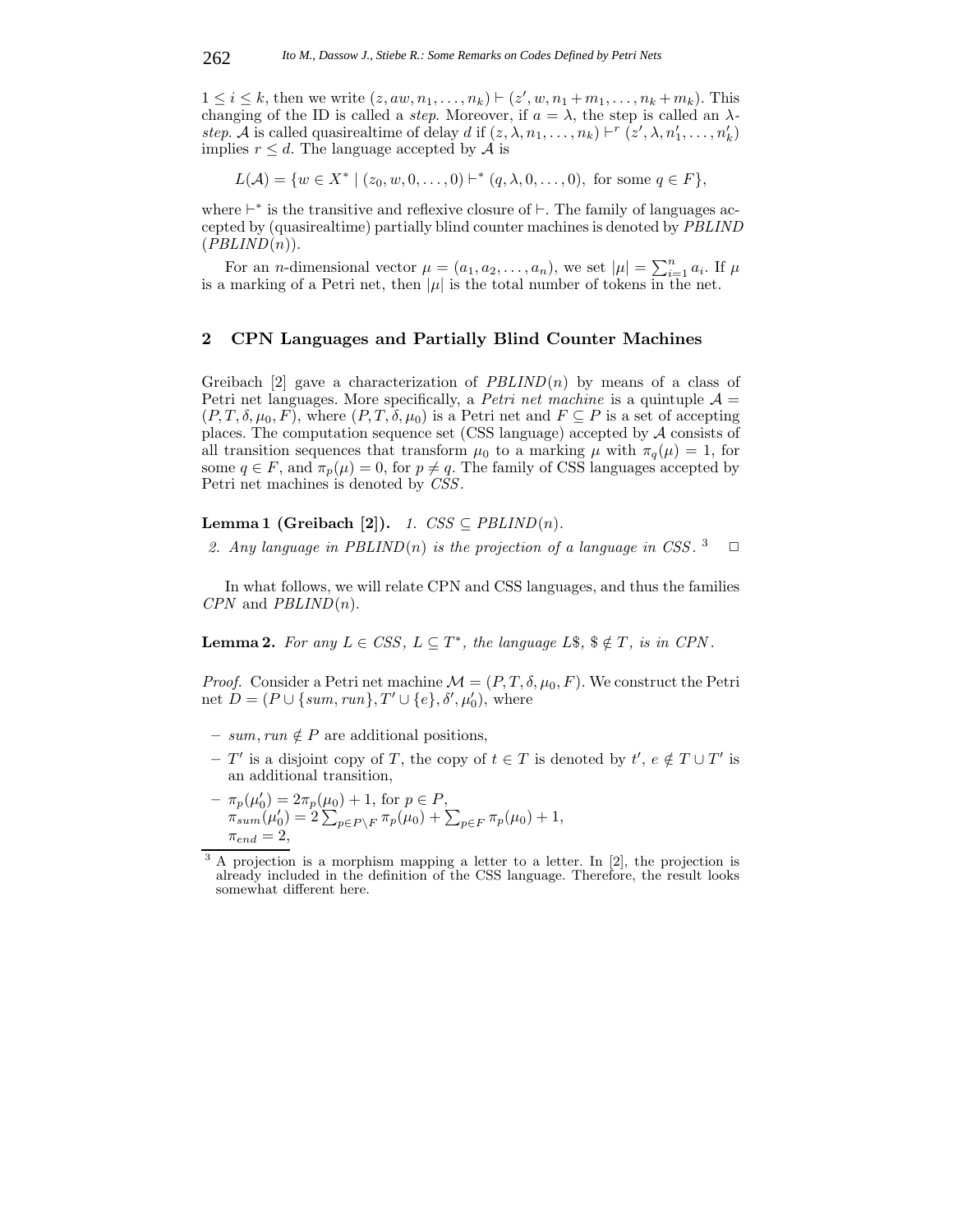- and 
$$
\delta'
$$
 is defined by  
\n $\#(p, I(t')) = 2\#(p, I(t)),$  for  $p \in P, t \in T$ ,  
\n $\#(run, I(t')) = 2$ , for  $t \in T$ ,  
\n $\#(sum, I(t')) = 2 \sum_{p \in P \setminus F} \#(p, I(t)) + \sum_{p \in F} \#(p, I(t)),$  for  $t \in T$ ,  
\n $\#(p, O(t')) = 2\#(p, O(t)),$  for  $p \in P, t \in T$ ,  
\n $\#(run, O(t')) = 2$ , for  $t \in T$ ,  
\n $\#(sum, O(t')) = 2 \sum_{p \in P \setminus F} \#(p, O(t)) + \sum_{p \in F} \#(p, O(t)),$  for  $t \in T$ ,  
\n $\#(p, I(e)) = 0$ , for  $p \in P$ ,  
\n $\#(run, I(e)) = 2$ ,  
\n $\#(sum, I(e)) = 0$ , for  $p \in P$ ,  
\n $\#(run, I(e)) = 1$ ,  
\n $\#(sum, I(e)) = 0$ .

It can be shown by induction that the sequence of transitions  $t_1' t_2' \cdots t_n'$  can be fired in D and yields the marking  $\mu'$  with  $\pi_p(\mu') = 2\pi_p(\mu) + 1$ , for  $p \in P$ ,  $\pi_{sum}(\mu') = 2 \sum_{p \in P \setminus F} \pi_p(\mu) + \sum_{p \in F} \pi_p(\mu) + 1$  and  $\pi_{run}(\mu') = 2$  iff  $t_2t_2 \cdots t_n$ can be fired in  $M$  and yields  $\mu$ . The transition e can be fired once and stops the computation, as it leaves the position *run* with 1 token.

Hence, an accepting marking  $\mu''$  of D satisfies  $\pi_{sum}(\mu'')=0$  and is reached after a transition sequence  $t_1' t_2' \cdots t_n' e$ . The transition  $\mu'$  reached after  $t_1' t_2' \cdots t_n'$ satisfies  $\pi_{sum}(\mu') = 2$ . For the marking  $\mu$  obtained in M after the sequence  $t_1t_2 \cdots t_n$ , it follows that  $\pi_q(\mu) = 1$ , for some  $q \in F$ , and  $\pi_p(\mu) = 0$ , for all  $p \in P \setminus \{q\}.$ 

Consequently, a sequence is accepted by D iff it has the form  $t_1't_2' \cdots t_n' e$  and  $t_1t_2\cdots t_n$  is in the CSS language of M.

**Lemma 3.**  $CPN \subseteq PBLIND(n)$ .

*Proof.* Given a Petri net  $D = (P, T, \delta, \mu_0)$  with  $P = \{p_1, \ldots, p_k\}$ , we construct the partially blind k-counter machine  $\mathcal{A} = (Z, T, z_0, F, \delta')$  with

$$
Z = \{z_0\} \cup \{z_i \mid 1 \le i \le k\} \cup \{z'_i \mid 1 \le i \le k\} \cup \{z_{i,t} \mid 1 \le i \le k, t \in T\},\
$$
  

$$
F = \{z_i \mid 1 \le i \le k\},\
$$

and  $\delta'$  contains the following transitions for  $1 \leq i \leq k$ :

 $p = (z_0, \lambda, z_i, \alpha)$  with  $\alpha_i = \pi_{p_i}(\mu_0), 0 \leq \alpha_j \leq \pi_{p_j}(\mu_0)$  for  $j \neq i$ ,  $(z_i, \lambda, z'_i, (-1, \ldots, -1)),$  $- (z'_i, t, z_{i,t}, β)$  with  $β_j = 1 - #(p_j, I(t)),$  for  $1 ≤ j ≤ k, t ∈ T$ ,  $p(z_{i,t}, \lambda, z_i, \gamma)$  with  $\gamma_i = \#(p_i, O(t)), -1 \leq \gamma_j \leq \#(p_j, O(t)),$  for  $i \neq j, t \in T$ .

The machine works as follows. In the first step, by choosing state  $z_i$ , it guesses that place  $p_i$  is the first place which becomes empty. In the sequel, a run of D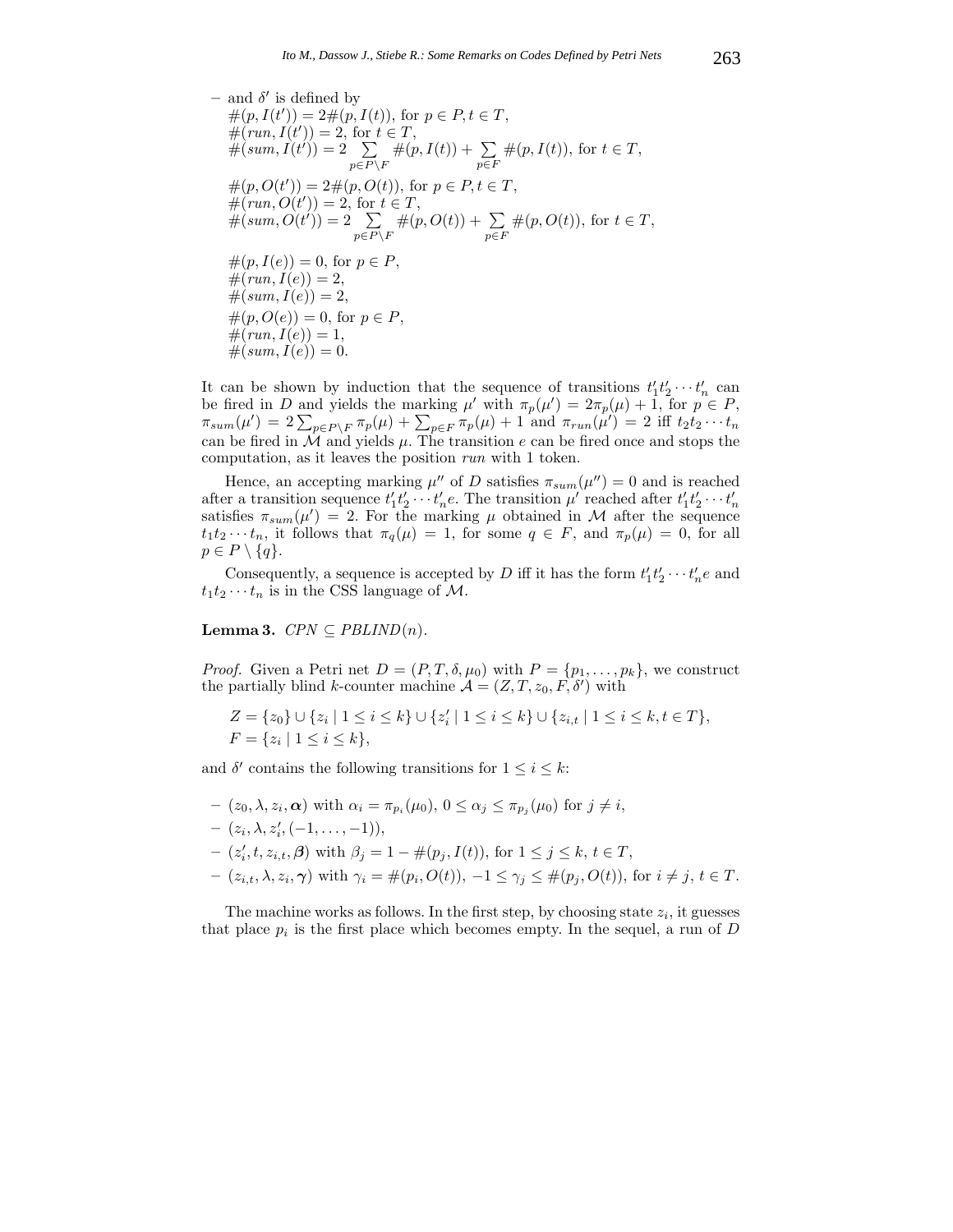is simulated. The number of tokens on  $p_i$  is stored in the *i*-th counter, while the contents of the j-th counter can be any number less than or equal to the number of tokens on place  $p_j$ , for  $j \neq i$ . The firing of a transition t is simulated by A in 3 steps:

- $-$  The application of  $(z_i, \lambda, z'_i, (-1, \ldots, -1))$  tests that all counters have a contents of at least 1.
- $-$  The application of  $(z'_i, t, z_{i,t}, \beta)$  decreases the counters by the number of tokens needed for firing t.
- **–** The application of  $(z_{i,t}, \lambda, z_i, \gamma)$  increases counter i by the number of tokens fired by t to  $p_i$ , and the counters  $j, j \neq i$ , by at most the number of tokens fired by t to  $p_j$ .

An ID  $(z, \lambda, 0)$  of A can be reached iff the input reaches in D a marking  $\mu$  with  $\pi_{p_i}(\mu) = 0$ , and all previous markings are positive for all places.

**Corollary 4.** *1.*  $CPN \subset \text{PBLIND}(n)$ *.* 

2. For any  $L \in \text{PBLIND}(n)$ , there are a language  $L'$  and a projection h such *that*  $L = h(L')$  *and*  $L'$ \$  $\in$  *CPN*.

Hitherto decision problems have not been studied for CPN languages. From the decidability properties of *PBLIND* we obtain the following results as direct consequences.

**Corollary 5.** *The membership, emptiness, finiteness, and intersection emptiness problems are decidable for CPN languages.* **□** 

## **3 CPN languages versus regular languages**

Obviously, since *CPN* only contains prefix codes and there are regular languages, which are not prefix codes, there exist regular languages which are not in *CPN* . Conversely, in [4], pages  $88/89$ , an example of a CPN language L is given, which is not context-free. Therefore *CPN* and *REG* are incomparable. However, the second claim of Corollary 4 holds obviously for regular languages  $L$ , too. In this section we investigate the relation between *CPN* and *REG* more detailed.

A language K is called strictly bounded if there are letters  $a_1, a_2, \ldots, a_n$  such that

$$
K\subseteq a_1^*a_2^*\ldots a_n^*.
$$

By [1], a strictly bounded language is regular if and only if it is a finite union of languages of the form

$$
L = \{a_1^{r_1 + k_1 t_1} a_2^{r_2 + k_2 t_2} \dots a_n^{r_n + k_n t_n} \mid k_i \ge 0, 1 \le i \le n\}
$$
 (1)

for some  $r_i \geq 0$  and  $t_i \geq 0$  for  $1 \leq i \leq n$ . We say that a language is a very strictly bounded language if it is of the form (1). By definition, very strictly bounded languages are regular.

We now characterize the very strictly bounded languages in *CPN* .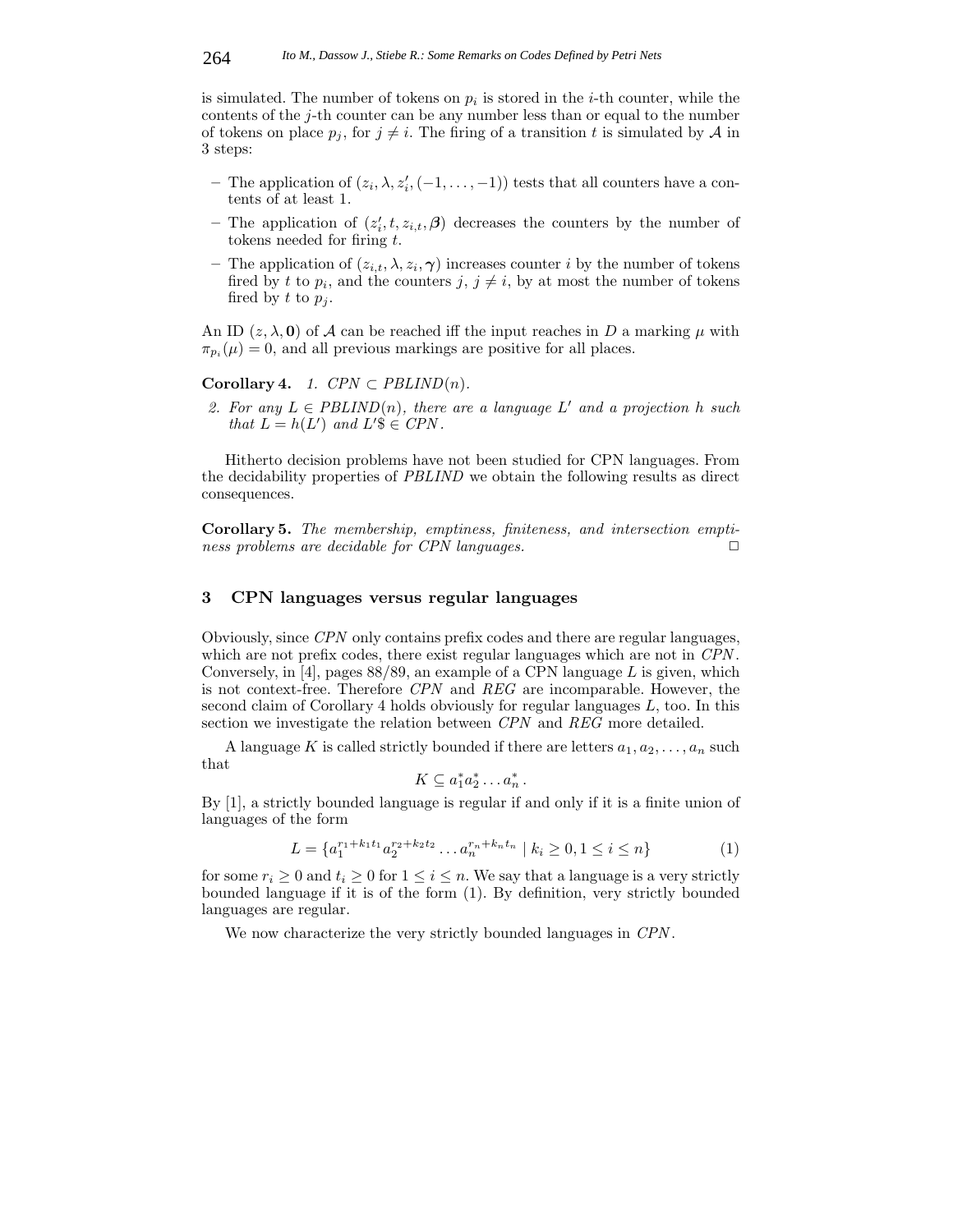**Theorem 6.** *A very strictly bounded language* L *is in CPN if and only if*

$$
L = a_1^{u_1} a_2^{u_2} \dots a_n^{u_n}
$$

*where*  $n \geq 1$ *,*  $u_i \in \mathbb{N} \cup \{*\}$  *for*  $1 \leq i \leq n$ *,*  $u_j = *$  *for some j with*  $1 \leq j \leq n$ *implies*  $u_{j+1} \in \mathbb{N}$  *and*  $u_n \in \mathbb{N}$ .

*Proof.* Let L be a very strictly bounded language in CPN and let  $D = (P, T, \delta, \mu_0)$ be a Petri net with  $L = \mathcal{L}(D)$ . Obviously,  $T = \{a_1, a_2, \ldots, a_n\}$ .

By supposition, L is of the form (1). Assume that  $t_j > 0$  for some  $j, 1 \le j \le n$ . Then

$$
L' = \{a_1^{r_1} a_2^{r_2} \dots a_{j-1}^{r_{j-1}} a_j^{r_j + k_j t_j} a_{j+1}^{r_{j+1}} \dots a_n^{r_n} \mid k_j \ge 0\}
$$

is an infinite subset of L. If there is a place p such that  $\#(p, I(a_i)) > \#(p, O(a_i)),$ then transition  $a_j$  can only fire at most q times where q depends on  $r_1, r_2, \ldots, r_{j-1}$ . This contradicts the infinity of  $L'$ . Thus

$$
\#(p, I(a_j)) \leq \#(p, O(a_j))
$$
 for  $p \in P$ .

Now let  $p'$  be a place such that  $p'$  does not contain a token after using the sequence

$$
v = a_1^{r_1} a_2^{r_2} \dots a_{j-1}^{r_{j-1}} a_j^{r_j} a_{j+1}^{r_{j+1}} \dots a_n^{r_n}.
$$

If  $\#(p', I(a_j)) < \#(p', O(a_j))$  for all  $p' \in P$ , then every  $p \in P$  contains a token using

$$
w = a_1^{r_1} a_2^{r_2} \dots a_{j-1}^{r_{j-1}} a_j^{r_j + t_j} a_{j+1}^{r_{j+1}} \dots a_n^{r_n}.
$$

Thus  $w \notin \mathcal{L}(D)$  by definition whereas in contrast to this  $w \in L$  and  $L = \mathcal{L}(D)$ . Thus there is at least one place p' such that  $\#(p', I(a_j)) = \#(p', O(a_j))$  and p' contains no token after using  $v$ . Now, obviously,  $p'$  also has no token after

$$
u = a_1^{r_1} a_2^{r_2} \dots a_{j-1}^{r_{j-1}} a_j^{r_j+1} a_{j+1}^{r_{j+1}} \dots a_n^{r_n}.
$$

This implies  $t_i = 1$ .

Analogously, we can show that  $r_j = 0$ .

Thus L is of the form  $L = a_1^{u_1} a_2^{u_2} \dots a_n^{u_n}$  with  $u_i \in \mathbb{N} \cup \{*\}$ . Let us assume that  $u_j = u_{j+1} = *$  for some  $j, 1 \leq j \leq n$ . Since  $\#(p, I(a_j)) \leq \#(p, O(a_j))$  and  $\#(p, I(a_{j+1})) \leq \#(p, O(a_{j+1}))$  for any  $p \in P$ , the sequences

$$
f = a_1^{r_1} a_2^{r_2} \dots a_{j-1}^{r_{j-1}} a_j^{s_j} a_{j+1}^{s_{j+1}} a_{j+2}^{r_{j+2}} \dots a_n^{r_n}
$$

and

$$
g = a_1^{r_1} a_2^{r_2} \dots a_{j-1}^{r_{j-1}} a_j^{s_j-1} a_{j+1} a_j a_{j+1}^{s_{j+1}-1} a_{j+2}^{r_{j+2}} \dots a_n^{r_n}
$$

induce the same markings for some  $s_j, s_{j+1} \geq 1$ . Since  $f \in L$ , we have  $f \in \mathcal{L}(D)$ and therefore  $g \in \mathcal{L}(D)$  in contrast to  $g \notin L$  and  $L = \mathcal{L}(D)$ . Hence, for any j,  $1 \leq j \leq n, u_j = \text{whplies } u_{j+1} \neq \text{wh.}$ 

Moreover, if  $u_n = *$ , then  $L = \mathcal{L}(D)$  is not a prefix code in contrast to the fact mentioned in the Introduction.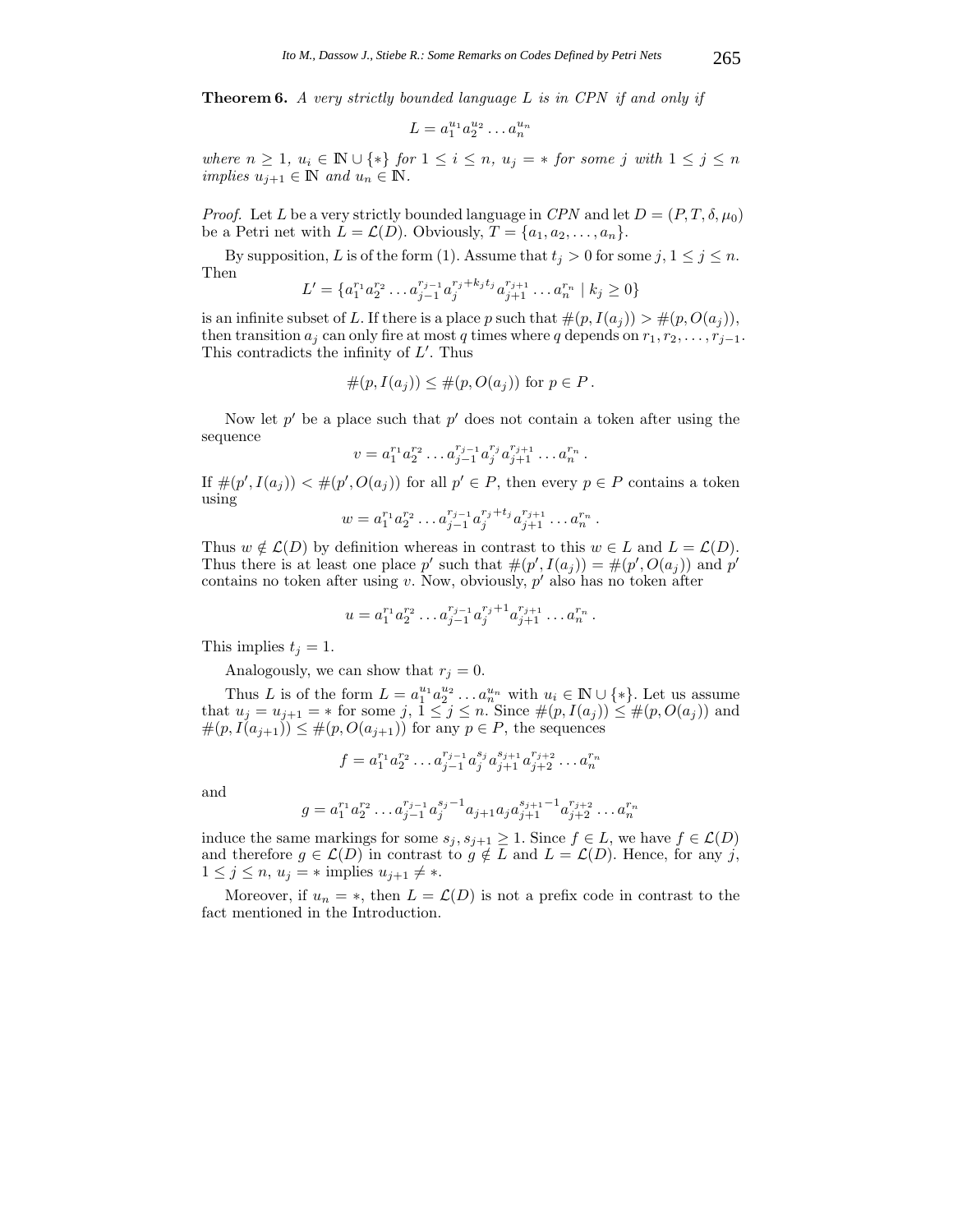Furthermore, if  $u_i = 0$  for some j, then we can omit the letter  $a_i$  without changing L.

Therefore L has the desired form.

Conversely, assume that  $a_1^{u_1}a_2^{u_2}\ldots a_n^{u_n} \in T^+$  satisfies the condition of the theorem. It is obvious that  $a_n^{u_n} \in \mathbb{CP}N$ . Assume that  $a_{i+1}^{u_{i+1}} a_{i+2}^{u_{i+2}} \dots a_n^{u_n} \in \mathbb{CP}N$  for some  $i, 1 \leq i \leq n-1$ . Let  $D = (P, T, \delta, \mu_0)$  such that  $\mathcal{L}(D) = a_{i+1}^{u_{i+1}} a_{i+2}^{u_{i+2}} \dots a_n^{u_n}$ where  $T = \{a_{i+1}, a_{i+2}, \ldots, a_n\}$ . Now we construct the Petri net  $D = (P, T, \delta, \overline{\mu}_0)$ such that  $\mathcal{L}(\overline{D}) = a_i^{u_i} a_{i+1}^{u_{i+1}} \dots a_n^{u_n}$  where  $\overline{T} = T \cup \{a_i\}.$ 

*Case* 1.  $u_i \in \mathbb{N}$ . Let  $\overline{P} = P \cup \{\natural_1, \natural_2\}$ . To define  $\overline{\delta}$ , we add the following values to those of  $\delta$ :

$$
\begin{aligned} &\#(\natural_1, I(a_i)) = 2, \\ &\#(\natural_2, O(a_i)) = 1, \\ &\#(\natural_2, I(a_{i+1})) = \#(\natural_2, O(a_{i+1})) = u_i + 1. \end{aligned}
$$

Moreover, we define  $\overline{\mu}_0$  as follows:

$$
\pi_p(\overline{\mu}_0) = \pi_p(\mu_0) \text{ for } p \in P,
$$
  
\n
$$
\pi_{\mathfrak{h}_1}(\overline{\mu}_0) = 2u_i + 1,
$$
  
\n
$$
\pi_{\mathfrak{h}_2}(\overline{\mu}_0) = 1.
$$

Then it can be seen that  $a_{i+1}$  can be fired only after the configuration of  $a_i^{u_i}$ is performed and after that  $\overline{D}$  simulates D. Thus  $a_i^{u_i} a_{i+1}^{u_{i+1}} \dots a_n^{u_n} = \mathcal{L}(\overline{D})$ .

*Case* 2.  $u_i =$ . Let  $\overline{P} = P \cup \{\dagger\}$ . To define  $\overline{\delta}$ , we add the following values to those of  $\delta$ :

$$
#(\natural, I(a_i)) = #(\natural, O(a_i)) = 2u_{i+1} + 1,
$$
  

$$
#(\natural, I(a_{i+1})) = 2.
$$

Moreover, we define  $\overline{\mu}_0$  as follows:

$$
\pi_p(\overline{\mu}_0) = \pi_p(\mu_0) \text{ for } p \in P,
$$
  

$$
\pi_{\natural}(\overline{\mu}_0) = 2u_{i+1} + 1,
$$

Then it is easy to see that  $\overline{D}$  simulates D after calculating  $a_i^t, t \geq 0$  and starting firing  $a_{i+1}$ . Thus  $a_i^{u_i} a_{i+1}^{u_{i+1}} \dots a_n^{u_n} = \mathcal{L}(\overline{D})$ . Hence, by induction hypothesis,  $a_1^{u_1} a_2^{u_2} \dots a_n^{u_n} \in CPN$ .

**Theorem 7.** Let  $D = (P, T, \delta, \mu_0)$  be a Petri net with

$$
-P = \{p_1,p_2,\ldots,p_r\},\
$$

 $-T = \{a_1, a_2, \ldots, a_n\}, and$ 

 $-$  for  $1 \leq i \leq n$ ,  $\sum_{j=1}^{r} m_{ij} \leq 0$  where  $m_{i,j} = \#(p_j, O(a_i)) - \#(p_j, I(a_i))$ . *Then* L(D) *is regular.*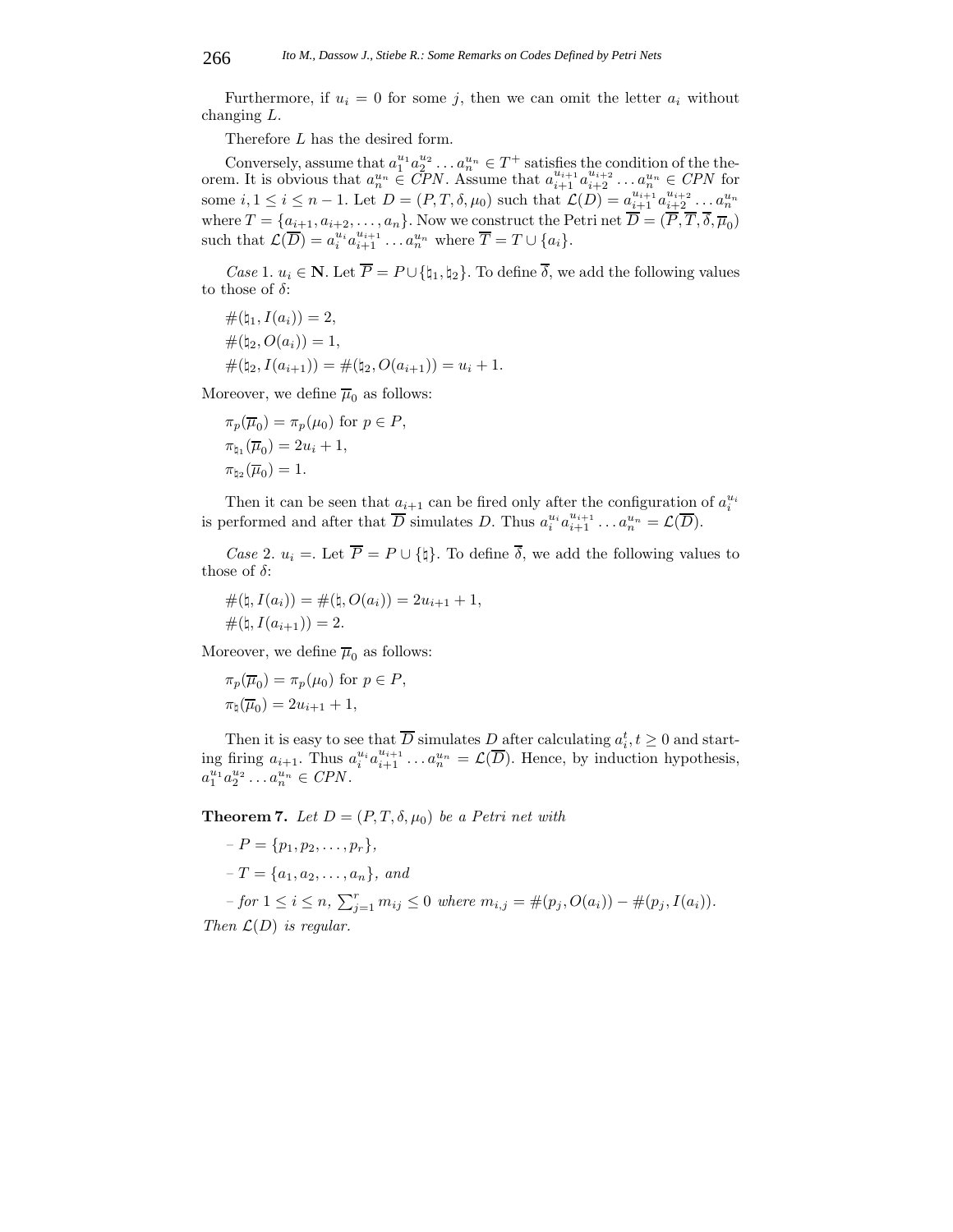*Proof.* For any marking  $\mu$  reachable by D and any  $i, 1 \leq i \leq n$ , such that  $\delta(\mu, a_i) \neq \emptyset$ , we have

$$
|\delta(\mu, a_i)| = |\mu| + \sum_{i=1}^r m_{ij} \le |\mu|
$$

and thus by induction

$$
|\mu|\leq |\mu_0|.
$$

Hence the set  $R$  of reachable markings of  $D$  is finite.

We now construct the finite automaton

$$
\mathcal{A} = (R \cup \{e\}, T, \mu_0, F, \delta)
$$

where  $e$  is an additional element,

$$
F = \{(k_1, k_2, \dots, k_r) \mid (k_1, k_2, \dots, k_r) \in R, \min\{k_j \mid 1 \le j \le r\} = 0\}
$$

and  $\overline{\delta}$  is defined as follows:

$$
-\overline{\delta}(\mu, a) = \delta(\mu, a) \text{ for } \mu \in R \subseteq F, a \in T \text{ and } \delta(\mu, a) \neq \emptyset,
$$
  
\n
$$
-\overline{\delta}(\mu, a_i) = e \text{ for } \mu \in R, a \in T \text{ and } \delta(\mu, a) = \emptyset,
$$
  
\n
$$
-\overline{\delta}(\mu, a) = e \text{ for } \mu \in F,
$$
  
\n
$$
-\overline{\delta}(e, a) = e \text{ for } a \in T.
$$

It is easy to see that  $u = b_1b_2...b_m \in \mathcal{L}(D)$  if and only if  $\delta(\mu_0, u) \in F$  and  $\delta(\mu_0, b_1b_2 \dots b_k) \in R \setminus F$  for  $1 \leq k < m$  if and only if  $\delta(\mu_0, u) \in F$  if and only if  $u \in \mathcal{L}(\mathcal{A}).$ 

Theorem 7 cannot be extended to the case where  $\sum_{i=1}^{r} m_{ij} > 0$  for some *i*,  $1 \leq i \leq n$ . In order to see this we consider the Petri nets  $D_1$  and  $D_2$  in Figure 1. In both cases we get the same elements

$$
m_{11} = m_{21} = 0
$$
,  $m_{12} = 1$  and  $m_{22} = -1$ .

 $\mathcal{L}(D_1)$  is not regular, because

$$
\mathcal{L}(D_1) \cap a_1^+ a_2^+ = \{a_1^n a_2^{n+1} \mid n \ge 0\},\,
$$

and  $\mathcal{L}(D_2) = \{a_2\}$  is regular.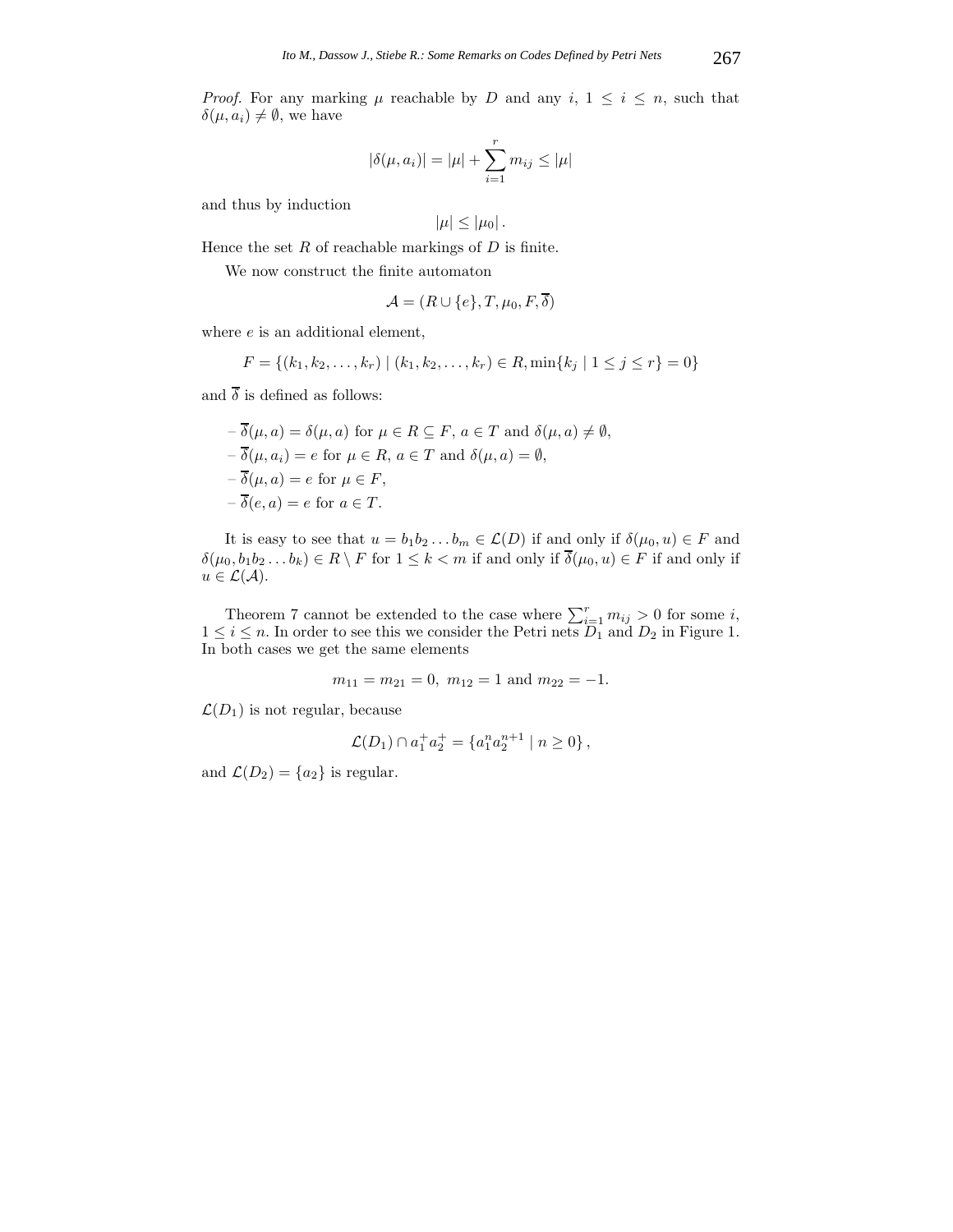

**Figure 1:** Petri nets  $D_1$  and  $D_2$ 

## **4 Density of CPN languages**

By  $Q(T)$  we denote the set of all primitive words over T, i.e., the family of all words q such that  $q \neq p^j$  for all  $p \in T^*$  and  $j \geq 2$ .

For a language L over T, we define the degree  $deg(L)$  of L by

$$
deg(L) = \{ i \mid q^i \in L \text{ for some } q \in Q(T) .
$$

**Lemma 8.** Let  $D = (P, T, \delta, \mu_0)$  be a Petri net with  $\mu_0 = (k_1, k_2, \ldots, k_r)$ . Fur*ther, let*  $k = \max\{k_i \mid 1 \leq i \leq r\}$ . Then  $deg(\mathcal{L}(D))$  is finite, more exactly,  $deg(\mathcal{L}(D))$  *contains at most k numbers.* 

*Proof.* Suppose that  $deg(\mathcal{L}(D))$  contains more than k numbers. Then there exists a positive integer i such that  $i>k$  and  $q^i \in \mathcal{L}(D)$  for some  $q \in Q(T)$ . By  $q^i \in \mathcal{L}(D)$ , there exists a place p such that  $\pi_p(\delta(\mu_0, q^i)) = 0$ . This implies  $\pi_p(\delta(\mu, q)) < \pi_p(\mu)$  for all intermediate markings  $\mu$ . Thus

$$
0 = \pi_p(\delta(\mu_0, q^i)) \le \pi_p(\mu_0) - i.
$$

On the other hand,  $\pi_p(\mu_0) - i < 0$  by the choice of i. This contradiction proves the lemma.

A language  $L \subseteq T^*$  is called dense, if, for  $u \in T^*$ , there are words x and y in  $T^*$  such that  $xuy \in L$ .

**Theorem 9.** *Let* T *be an alphabet with at least two letters. Then there exist a dense language* L *in CPN but no regular dense language is in CPN .*

*Proof.* The first statement follows by the Petri net D given in Figure 2. It is easy to see that

$$
a_1^{|u|}ua_2^* \cap \mathcal{L}(D) \neq \emptyset \text{ for } u \in T^*.
$$

Therefore  $\mathcal{L}(D)$  is dense.

Now suppose that there is a dense regular language  $L$  in  $CPN$ . By [3], the degree of any regular dense language is infinite. Thus  $deg(L)$  is infinite. However, this contradicts Lemma 8.